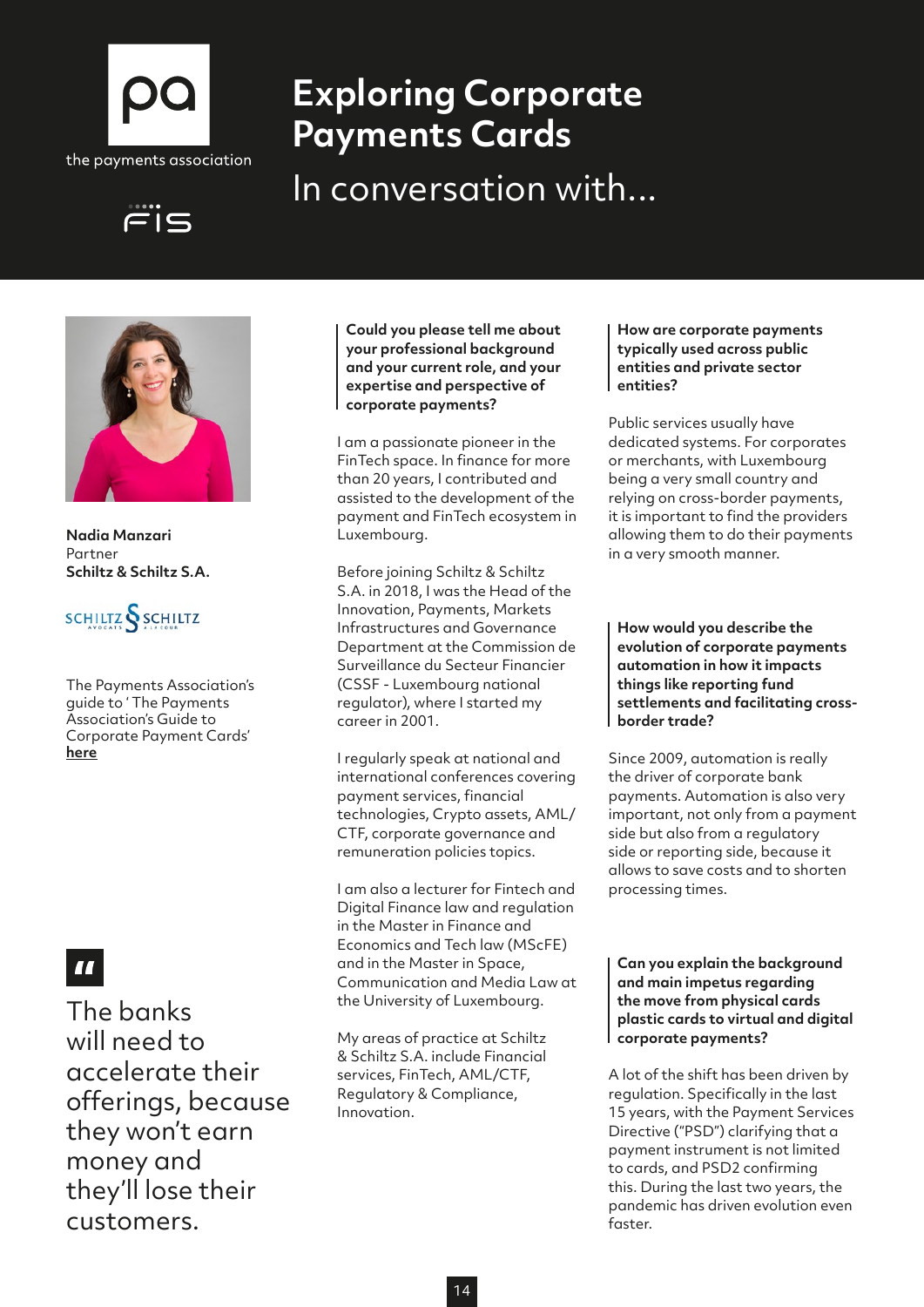With the pandemic, we have seen that the digital transformation processes have been significantly pushed. Projects initially planned to be implemented over a longer timeline have been put in place during the pandemic in order to allow corporates to remain competitive.

**What role do challenger banks play in the corporate payment space and how are they disrupting the corporate payment market at the moment?**

Challenger banks may have more impact in the UK than in Luxembourg. What we do see is that they are helping payment services providers or merchants to implement corporate payment services. Some of those actors are relying on challenger banks to build up their systems.

Payment service providers are partnering with challenger banks because the latter have the technology and the systems adapted to their needs, which traditional banks do not always have.

They are disrupting the corporate payment market by setting up different processes and ways to provide payment services. What I see from specific corporate payment firms is that they are relying on intermediaries and service providers, but these are different intermediaries to what banks would rely on for processing payments.

**How has the Open Banking directive impacted corporate payments in Europe and the UK? Open Banking is more geared towards consumer banking at the moment, but do you see it impacting corporate payments in the same way?**

It's not exactly the same, but corporates are relying on Open

Banking in relation to API integration into their systems. Open Banking implemented by PSD2 allows faster processing of - and easier access to payments. This allows merchants to conduct business on a global scale. It facilitates payments for corporates and provides the capability to be more efficient, faster, and less expensive.

#### **What about the impact of Brexit in terms of impacting corporate card usage or trade in Europe?**

From a Luxembourg perspective, Brexit has allowed us to further develop our payments landscape. But for UK financial firms in general, Brexit requires them to set up an entity in the EU if they wish to continue to provide services within the EU. It is an additional hurdle for the provision of payments on an international level.

#### **What are the main regulations impacting corporate payments at an EU and UK level?**

The main regulation impacting corporate payments in the EU is the PSD2 which has been very helpful because it has specifically allowed the ability to take the pain out of a heavily regulated banking industry. However, other regulations such as the GDPR also need to be considered because every payment operation involving a natural person involves the processing of personal data. For the UK, the payment framework and data protection rules have been built on the basis of the PSD2 and the GDPR as well so these regulations impact also UK companies on a daily basis.

**How do corporate payment programmes help companies and public entities to meet mandated author authentication data security requirements?**

### $\blacksquare$

Regulation and Law have allowed for the market to develop opportunities in the corporate payment space, particularly in creating tailored payment products.